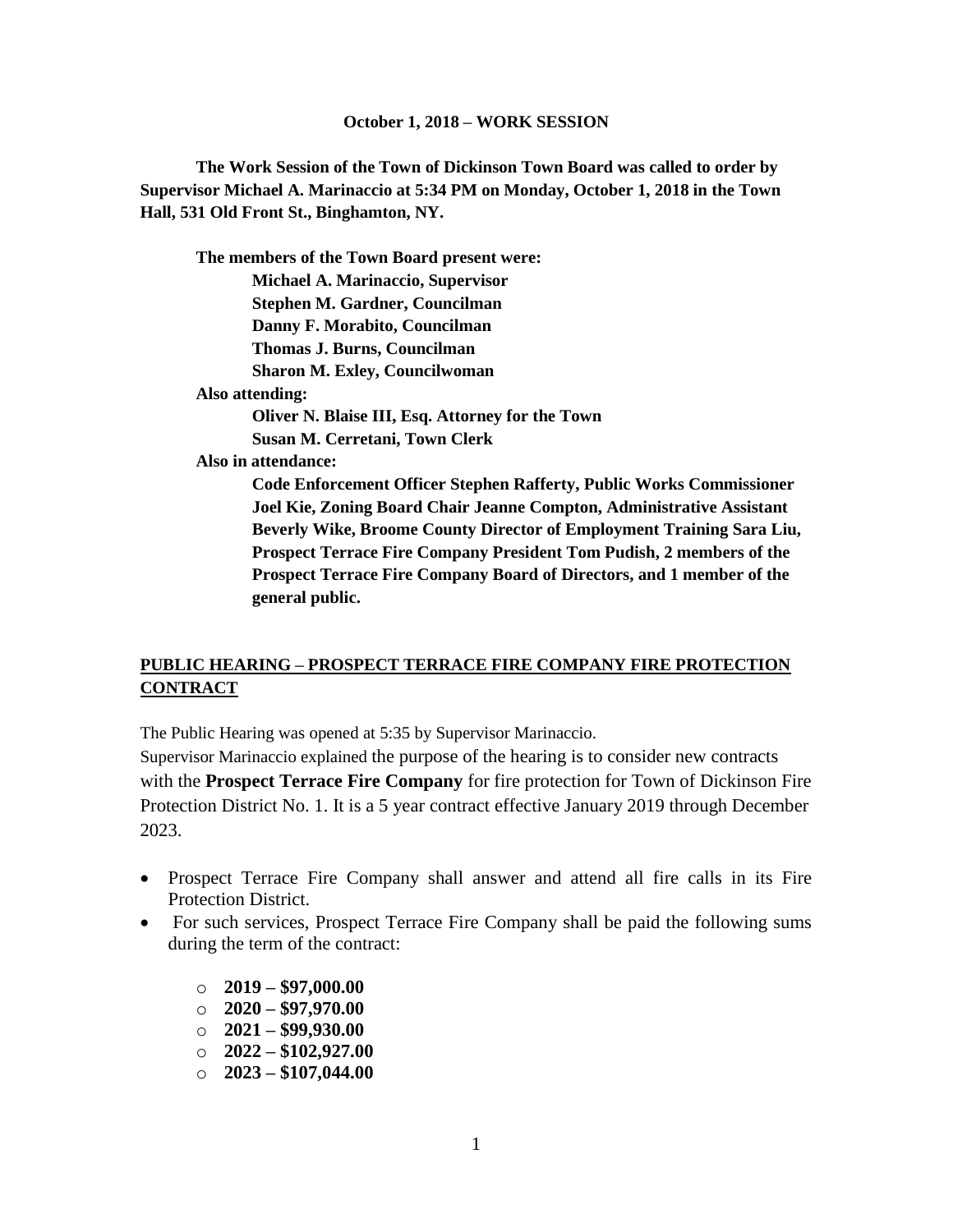- The fire company shall insure all of its equipment against all liability and shall protect the Town of Dickinson from liability for any accident in which any fire company vehicle or equipment may be involved.
- The term of Prospect Terrace Fire Company's contract shall be from January 1, 2019 through December 31, 2023.
- Such other incidental terms as may be necessary or proper.

The Public Hearing was opened to questions.

Councilman Burns asked if the firefighters are trained to administer **Narcan**. The **PTFC** representatives answered that they are trained to administer the drug. Councilman Gardner asked if the Fire Company was able to project when apparatus would need to be replaced. The response was that the tower truck will probably need to be replaced in approximately 10 years. The truck is now over 20 years old.

The Town Board will vote on the contract at next week's meeting.

The Public Hearing was closed at 5:37 pm.

# **BROOME COUNTY EXECUTIVE BUDGET ADDRESS**

Our guest speaker representing the Broome County Executive's Office was Broome County Director of Employment and Training Sara Liu. Ms. Liu addressed three key take-aways from the 2019 proposed county budget:

- 1. Proposed Tax Cuts
- 2. Investment in Public Safety
- 3. Proposed New Work Force development programs

The 2019 County Budget address was held **Dick's Distribution Center** in Conklin. Hundreds of employees are already working in the distribution center and hundreds more are expected to start working at that facility within the next few years. Ms. Liu stated that her office is partnering with **Dick's Distribution Center** and that more job opportunities will be announced. Ms. Liu encouraged everyone to visit the distribution center.

The budget proposed is in the amount of 385 million dollars.

County taxes represent only 11% of our property taxes. This pays for 42 County Departments.

- The largest of these are Social Services, Sheriff's Office and the Department of Public Works.
- Sponsors SUNY Broome
- Fund maintenance of 300 miles of road
- Over 250 thousand tons of garbage collected at the Landfill
- Funded 2.2 million rides thru public transportation system
- Funded LUMA, Dick's Open, Spiedie Fest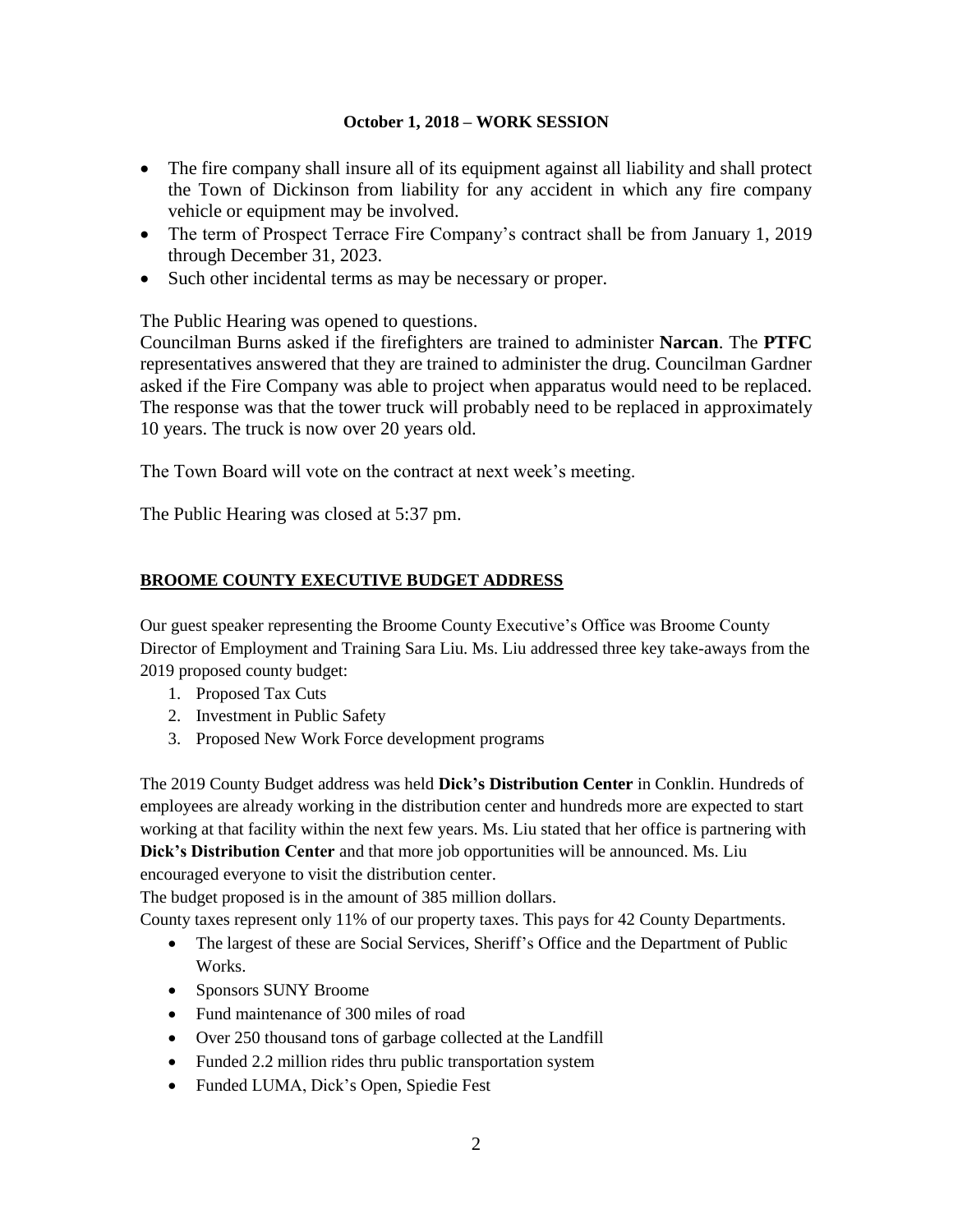The County Executive's priority is to rebuild finances in the County Fund Balance. The County's fund balance is being replenished and increased from \$250,000 at the end of 2016 to 4 million dollars at the end of 2017. All departments have been asked to tighten their belts and eliminate all unnecessary expenses.

### **Tax Cuts**

- Proposed half a percent reduction in property taxes
- Continue to work with municipalities to keep the Tax Formula the same
- Continue to fund the **Small Communities Grant Fund** in the amount of \$150,000

**PUBLIC SAFETY** is a priority in the coming year. There were 6 states of emergencies since the current County Executive took office in 2017.

There will be a new **Emergency Management Coordinator** to develop action plans and train first responders.

The budget will add 2 emergency dispatchers.

## **HEROIN EPIDEMIC**

- DA overdose decreased by two thirds over last year
- \$25,000 Grant funds to help grassroots organizations to combat the heroin epidemic

## **WORKFORCE DEVELOPMENT**

We currently have over 4,000 jobs available in Broome County. Fill jobs by training and attracting new people

- **Opportunity Pilot Program** guarantees employment on completion of a 4 week intensive curriculum. This program will be expanded to put unemployed folks back to work.
- Partnering with the District Attorney New **Pilot Diversion Program**
- Increase funding for **Chamber of Commerce** and **Welcome Wagon** to attract job seekers in the community
- New **Clean Sweep Program** with the **Department of Social Services** job opportunities for those receiving benefits

A question was asked regarding finding a new carrier for the **Broome County Greater Binghamton Regional Airport**. Ms. Liu stated that utilization of flights has improved and we are getting closer to attracting new carriers.

Ms. Liu answered a question regarding the funding of fraud abuse. She stated that there is proposed funding to add additional prosecutors to address the fraud abuse.

Supervisor Marinaccio thanked Ms. Liu for her presentation. 5:49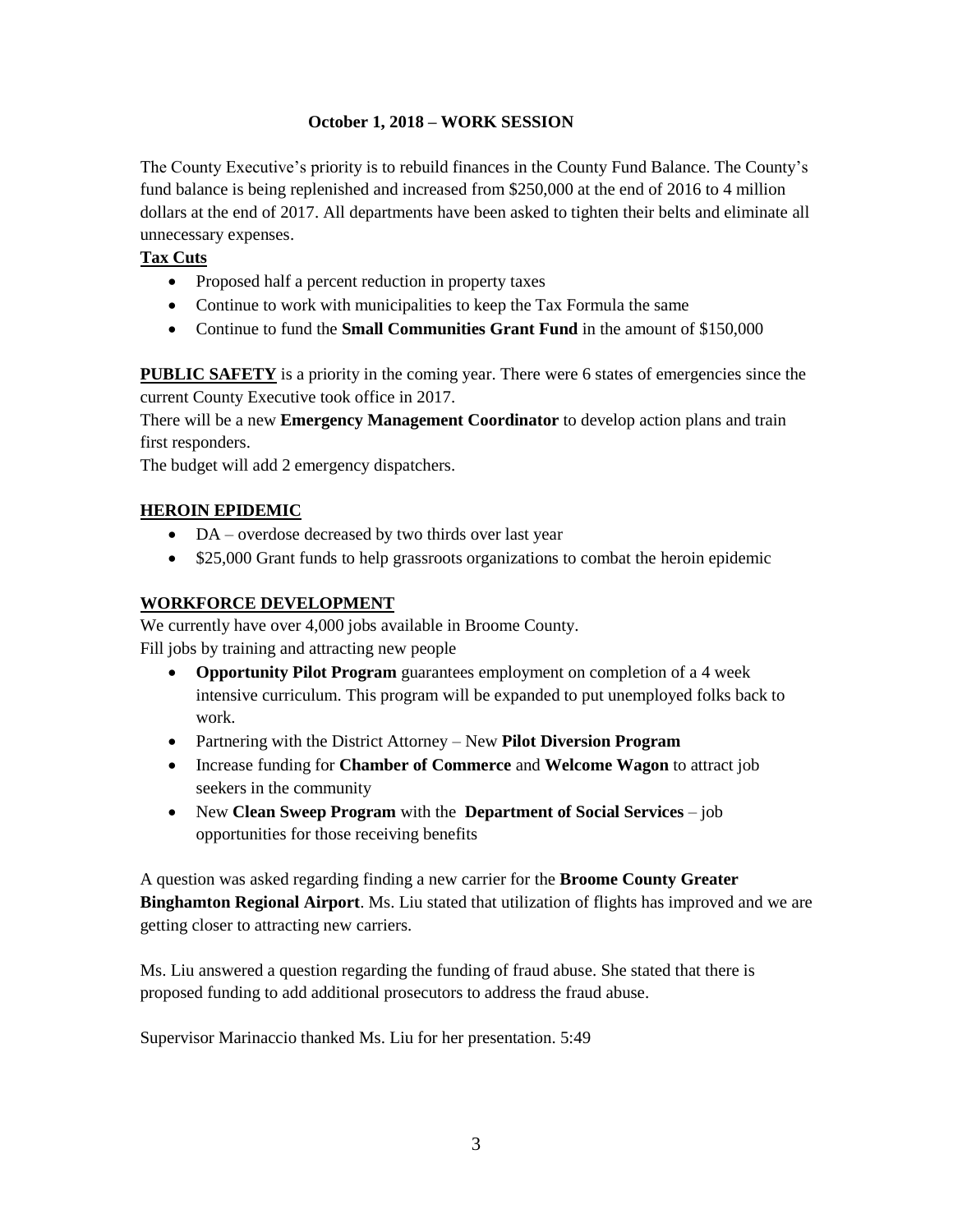Supervisor Marinaccio mentioned that the town benefits from the **Traffic Diversion Program**. The Town of Dickinson's tax bill is only 4% of the total tax bill. Supervisor Marinaccio is proud to say the Town of Dickinson tax rate is the lowest in Broome County.

## **CHAIR**

#### **AOTV MEETING**

The **Association of Towns and Villages** includes all the towns and villages in Broome County. The Association meets every month except during the summer.

Mayor Richard David was the guest speaker at the September meeting and he talked about the **Joint Sewage Treatment Plant**.

#### **COMMUNICATIONS TOWER**

A 190 foot communications tower will be built in **Ely Park**. Supervisor Marinaccio and Public Works Commissioner Kie have a visit scheduled for Wednesday morning with the **Communications Director** to take a look at the site plan.

The Supervisor will share the information with the board next Tuesday.

#### **SUNRISE TERRACE OFFICERS**

A meeting with the **STA Officers** is scheduled for October 16th at 5:30 pm to discuss the possible transfer of the **Sunrise Terrace Community Center** building to the Town. Councilman Morabito, Councilwoman Exley, Public Works Commissioner Kie, Attorney Blaise and Supervisor Marinaccio will be attending.

#### **ATTORNEY**

#### **PROSPECT TERRACE FIRE COMPANY CONTRACT FOR 2019-2023**

Attorney Blaise stated that after having the Public Hearing, everything appears to be in order to proceed with the renewal of the **Prospect Terrace Fire Company** Contract for 2019-2023. We will have a resolution next week to approve the contract and the Supervisor sign it.

#### **TERRACE DRIVE SEWER AGREEMENT**

Attorney Blaise stated that the Terrace Drive sewer agreement has been signed by Ms. O'Donovich. We will have a resolution to approve it next week. The full cost of the installation will be paid on a monthly basis as a 5 year payback. If the property is sold outside of the family, the outstanding balance shall be paid at closing. Resolution to approve next week.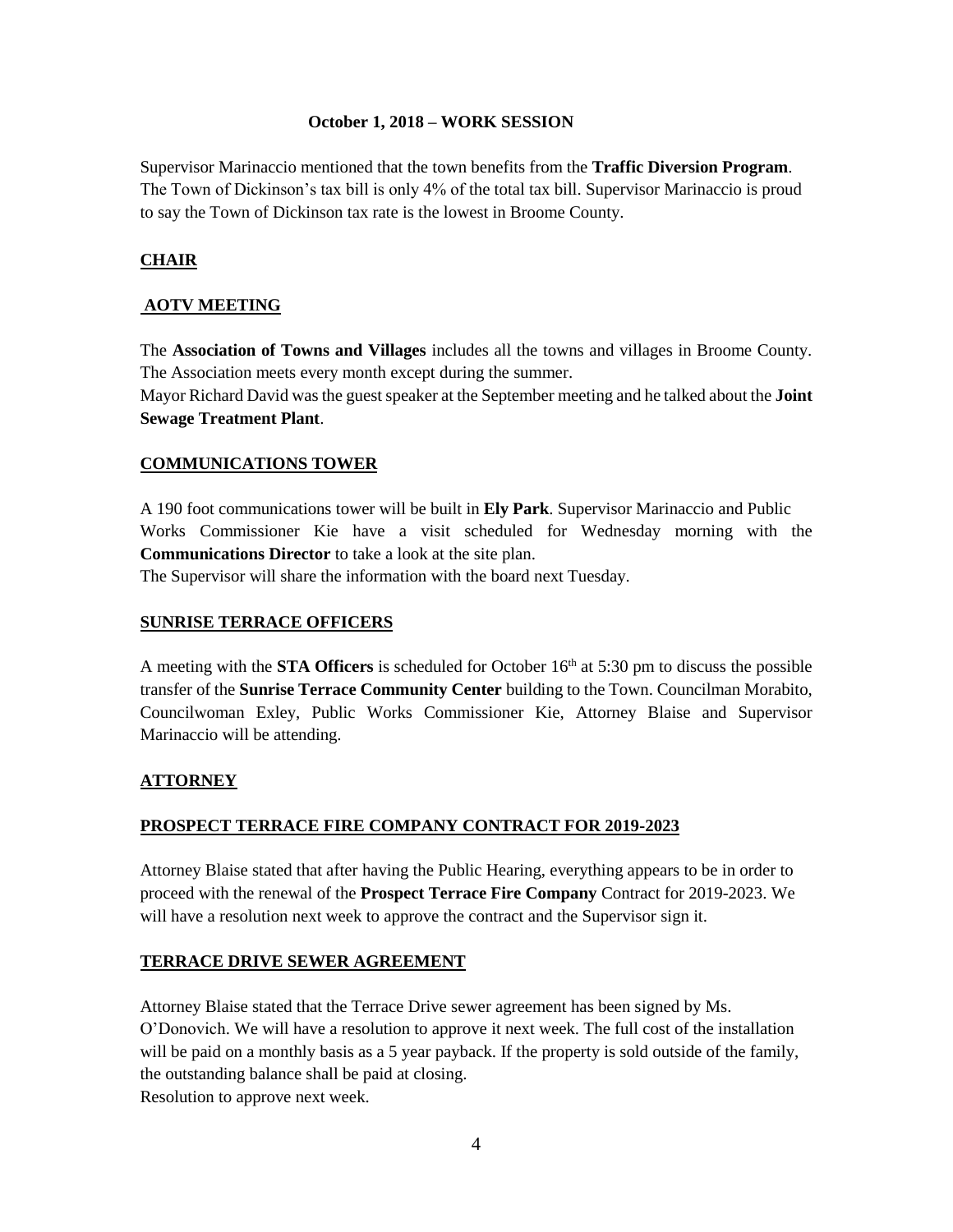## **TEMPORARY SIGN CODE REVISIONS**

Attorney Blaise presented an updated version of the **Temporary Sign Code** for the board members to review. This version incorporates changes discussed over the past month or two. Next week we will schedule a Public Hearing for November and submit a **239 Review**. Attorney Blaise asked the board members to bring comments or questions to next week's meeting and we can make those changes.

### **WATER AGREEMENTS WITH JC AND THE CITY OF BINGHAMTON**

Attorney Blaise stated that it would be beneficial to synchronize our water billing cycles with Johnson City and the City of Binghamton. The City of Binghamton attorney has asked Attorney Blaise how old agreements would impact us now. The City is researching their records. Attorney Blaise asked Clerk Cerretani to research town records for old water agreements with the City of Binghamton predating water consolidation.

### **SNOW PARKING ENFORCEMENT WITH THE CITY OF BINGHAMTON**

Attorney Blaise stated that there are certain streets that the town shares with the City of Binghamton that the town plows. The town and city's regulations differ. We drafted an agreement that would deputize Public Works Commissioner Kie to write tickets both in the Town of Dickinson and in the City of Binghamton. The City Charter has a provision for that. The City attorney has advised Attorney Blaise that it will be placed on the City Council board meeting schedule this month.

The Coughlin & Gerhart  $37<sup>th</sup>$  annual Labor and Employment Update Seminar to be held on October 17<sup>th</sup> at the Doubletree on Water Street. Registration is at 7:30 am.

Attorney Blaise informed the board that New York State passed a law that requires all municipalities have a sexual harassment policy in place by the middle of October. Training requirements by early next year. Training seminars will be scheduled.

#### **PUBLIC WORKS**

- Public Works Commissioner Kie reported that he had the privilege to attend an excellent Southern Tier Regional forum at **BCC** on Tuesday with various area leaders.
- Mr. Kie reported that he hasn't heard anything regarding the budget for salt for the upcoming season. The State has not awarded the bid as of yet.
- Mr. Kie reported that the trucks are ready for leaf pickup.
- Public Works crews will be picking up brush until Veterans' Day.